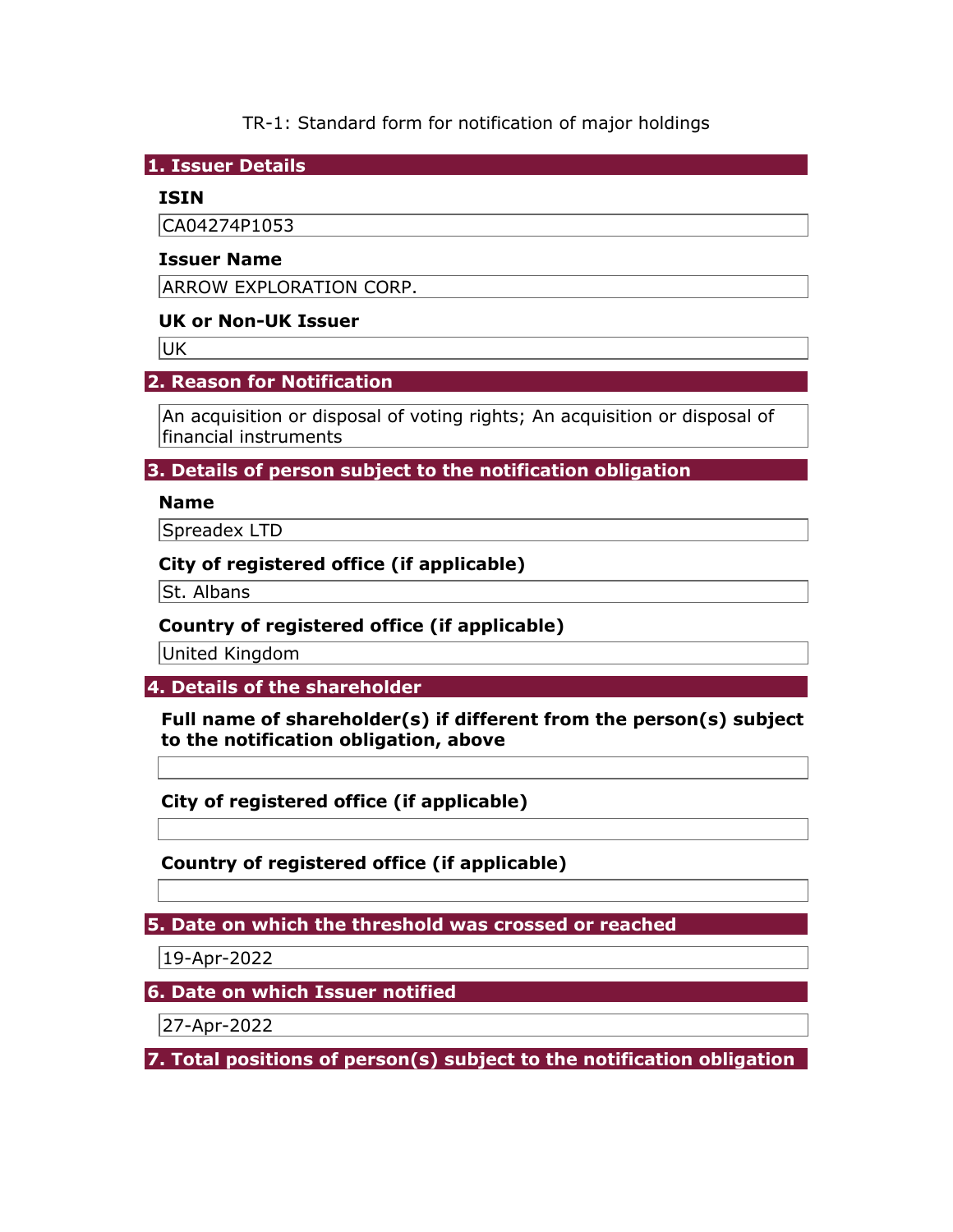|                                                                                          | % of voting<br>rights attached<br>to shares (total<br>of $8.A$ ) | % of voting rights<br>through financial<br>instruments (total<br>of 8.B $1 + 8.$ B 2) | <b>Total of both in</b><br>$% (8.A + 8.B)$ | <b>Total number</b><br>of voting rights<br>held in issuer |
|------------------------------------------------------------------------------------------|------------------------------------------------------------------|---------------------------------------------------------------------------------------|--------------------------------------------|-----------------------------------------------------------|
| Resulting<br>situation on the<br>date on which<br>threshold was<br>crossed or<br>reached | 0.569700                                                         | 2.908200                                                                              | 3.477900                                   | 7436159                                                   |
| Position of<br>previous<br>notification (if<br>applicable)                               | 1.601800                                                         | 3.090100                                                                              | 4.691900                                   |                                                           |

#### **8. Notified details of the resulting situation on the date on which the threshold was crossed or reached**

**8A. Voting rights attached to shares** 

| <b>Class/Type of</b><br>shares ISIN<br>code(if possible) | Number of direct<br>voting rights<br>(DTR5.1) | voting rights<br>(DTR5.2.1) | Number of indirect % of direct voting<br>rights (DTR5.1) | $\%$ of indirect<br>voting rights<br>(DTR5.2.1) |
|----------------------------------------------------------|-----------------------------------------------|-----------------------------|----------------------------------------------------------|-------------------------------------------------|
| CA04274P1053                                             | 1218108                                       |                             | 0.569700                                                 |                                                 |
| Sub Total 8.A                                            | 1218108                                       |                             | 0.569700%                                                |                                                 |

# **8B1. Financial Instruments according to (DTR5.3.1R.(1) (a))**

| <b>Type of financial</b><br>instrument | <b>Expiration date</b> | <b>Exercise/conversion</b><br>period | Number of voting<br>rights that may be<br>acquired if the<br>instrument is<br>exercised/converted | $\%$ of voting<br>rights |
|----------------------------------------|------------------------|--------------------------------------|---------------------------------------------------------------------------------------------------|--------------------------|
| CFD/Spreadbet                          |                        |                                      | 6218051                                                                                           | 2.908200                 |
| Sub Total 8.B1                         |                        |                                      | 6218051                                                                                           | 2.908200%                |

## **8B2. Financial Instruments with similar economic effect according to (DTR5.3.1R.(1) (b))**

| <b>Type of</b><br>financial<br>instrument | <b>Expiration</b><br>date | $\mathsf{Exercise}/\mathsf{conversion}$<br>period | <b>Physical or cash</b><br>settlement | Number of<br>voting rights | $\sqrt{2}$ of voting<br><b>rights</b> |
|-------------------------------------------|---------------------------|---------------------------------------------------|---------------------------------------|----------------------------|---------------------------------------|
| Sub Total 8.B2                            |                           |                                                   |                                       |                            |                                       |

#### **9. Information in relation to the person subject to the notification obligation**

1. Person subject to the notification obligation is not controlled by any natural person or legal entity and does not control any other